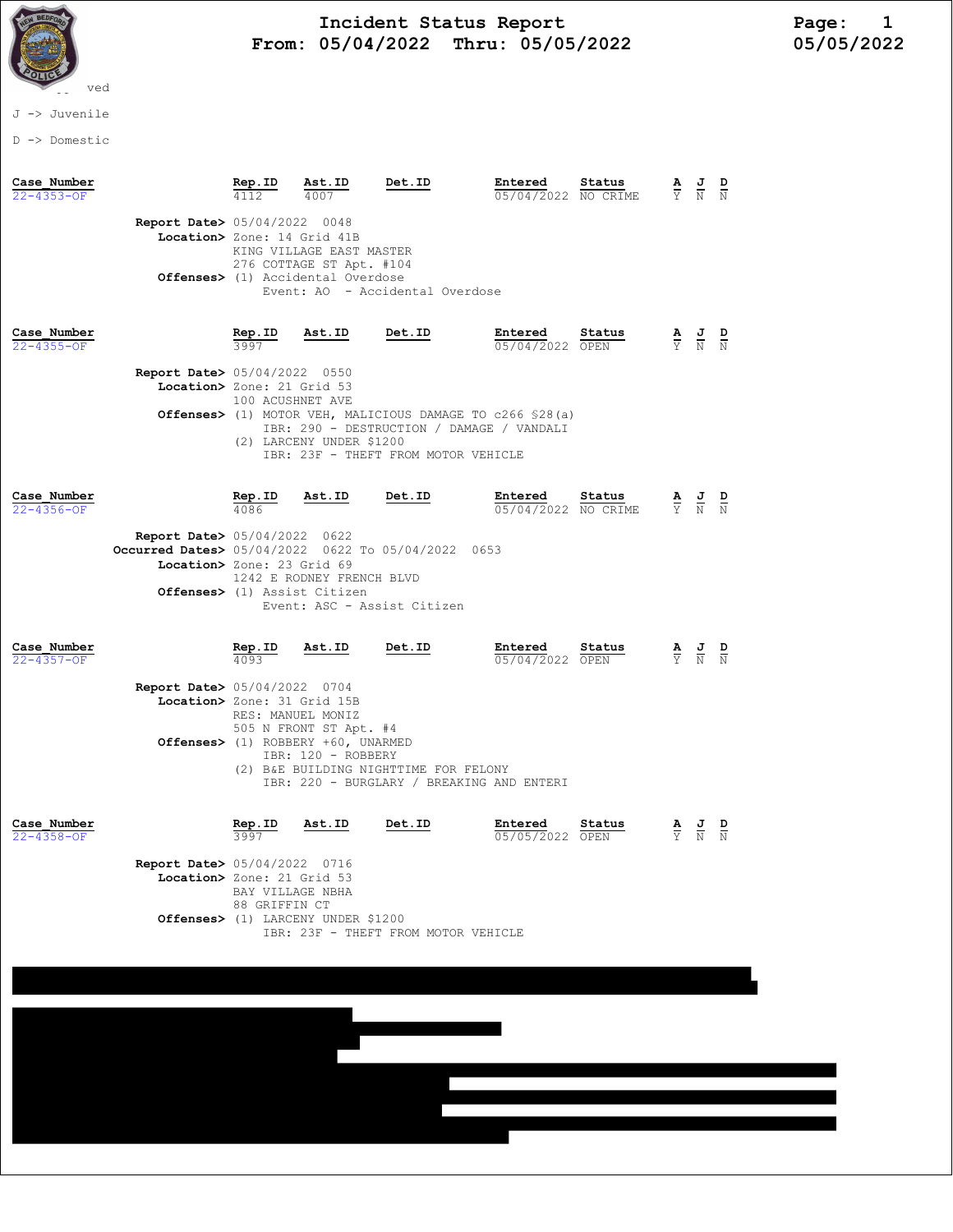- A -> Approved
- J -> Juvenile
- D -> Domestic

| Case Number<br>$22 - 4360 - OF$ |                                                                       | Rep.ID<br>4079                                                                                                                                                                                                                                          | Ast.ID                              | Det.ID                        | Entered<br>05/04/2022 | Status<br>OPEN | $\frac{\mathbf{A}}{\mathbf{Y}}$ | $\frac{J}{N}$ | $\frac{D}{N}$ |
|---------------------------------|-----------------------------------------------------------------------|---------------------------------------------------------------------------------------------------------------------------------------------------------------------------------------------------------------------------------------------------------|-------------------------------------|-------------------------------|-----------------------|----------------|---------------------------------|---------------|---------------|
|                                 | <b>Report Date&gt; 05/04/2022 0719</b><br>Location> Zone: 22 Grid 57A | 123 HEMLOCK ST                                                                                                                                                                                                                                          | Offenses> (1) MOTOR VEH, LARCENY OF | IBR: 90Z - ALL OTHER OFFENSES |                       |                |                                 |               |               |
| Case Number<br>$22 - 4362 - OF$ |                                                                       | Rep.ID<br>3762                                                                                                                                                                                                                                          | Ast.ID                              | Det.ID                        | Entered<br>05/04/2022 | Status<br>OPEN | $rac{\mathbf{A}}{\mathbf{Y}}$   | $\frac{J}{N}$ | $\frac{D}{N}$ |
|                                 |                                                                       | <b>Report Date&gt; 05/04/2022 0732</b><br>Occurred Dates> 05/04/2022 0158 To 05/04/2022 0158<br>Location> Zone: 22 Grid 46A<br>14 BROWNELL ST<br>B&E FOR MISDEMEANOR BUILDING OR VEHICLE<br>Offenses > (1)<br>IBR: 220 - BURGLARY / BREAKING AND ENTERI |                                     |                               |                       |                |                                 |               |               |
| Case Number<br>$22 - 4363 - OF$ |                                                                       | Rep.ID<br>3762                                                                                                                                                                                                                                          | Ast.ID                              | Det.ID                        | Entered<br>05/04/2022 | Status<br>OPEN | $\frac{\mathbf{A}}{\mathrm{N}}$ | $\frac{1}{N}$ | $\frac{D}{N}$ |

| <b>Report Date&gt; 05/04/2022 0955</b>                 |
|--------------------------------------------------------|
| Occurred Dates> 05/02/2022 2035 To 05/02/2022 2035     |
| Location> Zone: 22 Grid 56                             |
| 347 ROCKDALE AVE                                       |
| <b>Offenses&gt;</b> (1) LEAVE SCENE OF PROPERTY DAMAGE |
| IBR: 99 - TRAFFIC, TOWN BY-LAW OFFENSES                |

| Case Number      |                                                    | Rep.ID         | Ast.ID | Det.ID                        | Entered             | Status | <u>AJ</u> |       | ם |
|------------------|----------------------------------------------------|----------------|--------|-------------------------------|---------------------|--------|-----------|-------|---|
| $22 - 4364 - 0F$ |                                                    | 3874           |        |                               | 05/04/2022 NO CRIME |        |           | Y N N |   |
|                  | <b>Report Date&gt; 05/04/2022 0941</b>             |                |        |                               |                     |        |           |       |   |
|                  | Occurred Dates> 04/29/2022 1000 To 05/03/2022 1000 |                |        |                               |                     |        |           |       |   |
|                  | Location> Zone: 33 Grid 15A                        |                |        |                               |                     |        |           |       |   |
|                  |                                                    | 554 N FRONT ST |        |                               |                     |        |           |       |   |
|                  | <b>Offenses&gt;</b> (1) Suspicious Person          |                |        | Event: SP - Suspicious Person |                     |        |           |       |   |

| Case Number<br>$22 - 4366 - OF$ |                                                                       | Rep.ID<br>3966  | Ast.ID                      | Det.ID                      | Entered<br>05/04/2022 NO CRIME | Status             | A<br>$\overline{\text{N}}$ | 프<br>$\overline{N}$ | D<br>N              |
|---------------------------------|-----------------------------------------------------------------------|-----------------|-----------------------------|-----------------------------|--------------------------------|--------------------|----------------------------|---------------------|---------------------|
|                                 | <b>Report Date&gt; 05/04/2022 1035</b><br>Location> Zone: 35 Grid 31A | 863 HATHAWAY RD | HATHAWAY MANOR NURSING HOME |                             |                                |                    |                            |                     |                     |
|                                 | <b>Offenses&gt;</b> (1) Assist Citizen                                |                 |                             | Event: ASC - Assist Citizen |                                |                    |                            |                     |                     |
| Case Number<br>$22 - 4371 - OF$ |                                                                       | Rep.ID<br>4065  | Ast.ID                      | Det.ID                      | Entered<br>05/04/2022          | Status<br>NO CRIME | $\mathbf{A}$<br>Y          | 프<br>N              | $\overline{D}$<br>N |
|                                 | <b>Report Date&gt; 05/04/2022 1216</b>                                |                 |                             |                             |                                |                    |                            |                     |                     |

| <b>Report Date&gt;</b> 05/04/2022 1216                |  |
|-------------------------------------------------------|--|
| Location> Zone: 12 Grid 45A                           |  |
| 4 BYRON ST                                            |  |
| <b>Offenses&gt;</b> (1) Damage To Property-Accidental |  |
| Event: DPA - Damage To Property-Accidental            |  |
|                                                       |  |

| Case Number | Rep.ID                                 | Ast.ID | Det.ID | Entered         | Status |        | AJ D                                       |        |
|-------------|----------------------------------------|--------|--------|-----------------|--------|--------|--------------------------------------------|--------|
| 22-4372-OF  | 3915                                   |        |        | 05/04/2022 OPEN |        | $\sim$ | and the company of the company of<br>Y N N | $\sim$ |
|             | <b>Report Date&gt;</b> 05/04/2022 1302 |        |        |                 |        |        |                                            |        |

Location> Zone: 34 Grid 7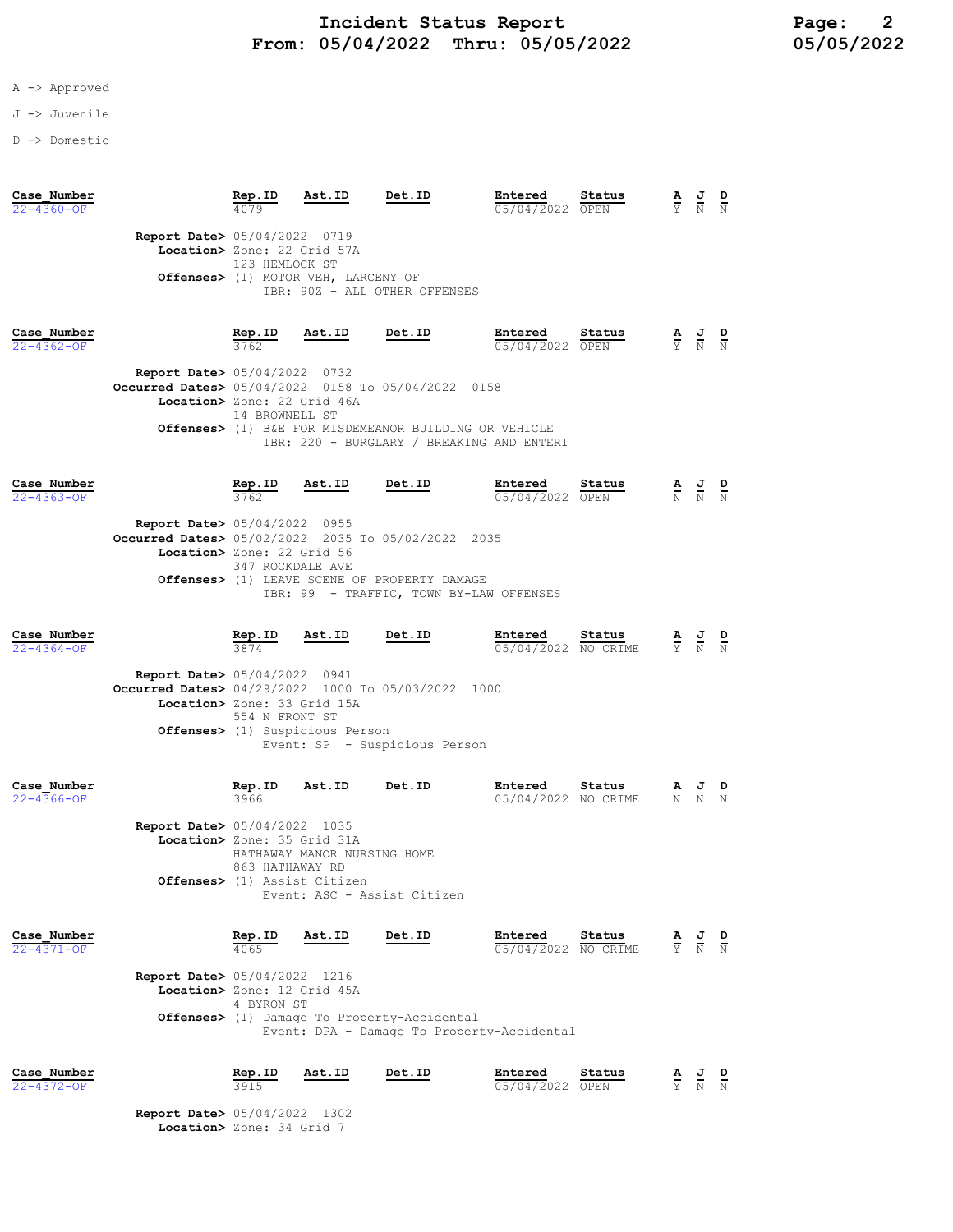## Incident Status Report<br>05/04/2022 Thru: 05/05/2022 105/05/2022 From: 05/04/2022 Thru: 05/05/2022

- A -> Approved
- J -> Juvenile
- D -> Domestic

 HI LO GAS 2790 ACUSHNET AVE Offenses> (1) LARCENY UNDER \$1200 BY FALSE PRETENSE IBR: 23H - ALL OTHER LARCENY

| Case Number<br>22-4375-OF       |                                                                                                                                       | Rep.ID<br>3874                   | Ast.ID                                            | Det.ID                                                                                               | Entered<br>05/04/2022        | Status<br>OPEN | A<br>$\overline{Y}$ | $\frac{J}{N}$ $\frac{D}{N}$                                                                     |               |
|---------------------------------|---------------------------------------------------------------------------------------------------------------------------------------|----------------------------------|---------------------------------------------------|------------------------------------------------------------------------------------------------------|------------------------------|----------------|---------------------|-------------------------------------------------------------------------------------------------|---------------|
|                                 | <b>Report Date&gt; 05/04/2022 1250</b><br><b>Occurred Dates&gt;</b> 05/04/2022 1250 To 05/04/2022 1250<br>Location> Zone: 33 Grid 11A | MAD RAG                          | 1024 KINGS HWY Apt. #D7<br>IBR: 23C - SHOPLIFTING | Offenses> (1) SHOPLIFTING BY ASPORTATION                                                             |                              |                |                     |                                                                                                 |               |
| Case Number<br>22-4376-OF       |                                                                                                                                       | Rep.ID<br>3987                   | Ast.ID                                            | Det.ID                                                                                               | Entered<br>05/04/2022 OPEN   | Status         |                     | $\frac{\mathbf{A}}{\mathbf{Y}}$ $\frac{\mathbf{J}}{\mathbf{N}}$                                 | $\frac{D}{N}$ |
|                                 | <b>Report Date&gt;</b> 05/04/2022 1313<br>Location> Zone: 36 Grid 3                                                                   | USE APT # ONLY<br>1617 BRALEY RD | Offenses> (1) HARASSMENT, CRIMINAL                | IBR: 90Z - ALL OTHER OFFENSES                                                                        |                              |                |                     |                                                                                                 |               |
| Case Number<br>22-4377-OF       |                                                                                                                                       | Rep.ID<br>4137                   | Ast.ID<br>3875                                    | Det.ID<br>4038                                                                                       | Entered<br>05/04/2022 OPEN   | Status         |                     | $\frac{\mathbf{A}}{\mathbf{Y}}$ $\frac{\mathbf{J}}{\mathbf{N}}$ $\frac{\mathbf{D}}{\mathbf{N}}$ |               |
|                                 | <b>Report Date&gt; 05/04/2022 1427</b><br><b>Occurred Dates&gt;</b> 04/28/2022 1427 To 04/29/2022 1431<br>Location> Zone: 14 Grid 36  | 18 SMITH ST                      |                                                   | Offenses> (1) LARCENY OVER \$1200 BY FALSE PRETENSE<br>IBR: 23H - ALL OTHER LARCENY                  |                              |                |                     |                                                                                                 |               |
| Case Number<br>22-4378-OF       |                                                                                                                                       | Rep.ID<br>3967                   | Ast.ID                                            | Det.ID                                                                                               | Entered<br>05/04/2022 OPEN   | Status         |                     | $\frac{\mathbf{A}}{\mathbf{Y}}$ $\frac{\mathbf{J}}{\mathbf{N}}$                                 | $\frac{D}{N}$ |
|                                 | <b>Report Date&gt;</b> 05/04/2022 1431<br>Location> Zone: 33 Grid 16A                                                                 |                                  | 220 BELLEVILLE RD                                 | Offenses> (1) DESTRUCTION OF PROPERTY +\$1200, MALICIOUS c266 \$127<br>IBR: 90Z - ALL OTHER OFFENSES |                              |                |                     |                                                                                                 |               |
|                                 |                                                                                                                                       |                                  |                                                   |                                                                                                      |                              |                |                     |                                                                                                 |               |
|                                 |                                                                                                                                       |                                  |                                                   |                                                                                                      |                              |                |                     |                                                                                                 |               |
| Case Number<br>$22 - 4385 - OF$ |                                                                                                                                       | Rep.ID<br>4037                   | Ast.ID                                            | Det.ID                                                                                               | Entered<br>$05/04/2022$ OPEN | Status         |                     | $\frac{\mathbf{A}}{\mathbf{Y}}$ $\frac{\mathbf{J}}{\mathbf{N}}$ $\frac{\mathbf{D}}{\mathbf{N}}$ |               |
|                                 | <b>Report Date&gt; 05/04/2022 1626</b><br>Occurred Dates> 05/03/2022 2000 To 05/04/2022 0815<br>Location> Zone: 22 Grid 58B           | 202 RIVET ST                     |                                                   | Offenses> (1) VANDALIZE PROPERTY c266 \$126A                                                         |                              |                |                     |                                                                                                 |               |

IBR: 290 - DESTRUCTION / DAMAGE / VANDALI

Case\_Number Rep.ID Ast.ID Det.ID Entered Status A J D

| Case Number |
|-------------|
|-------------|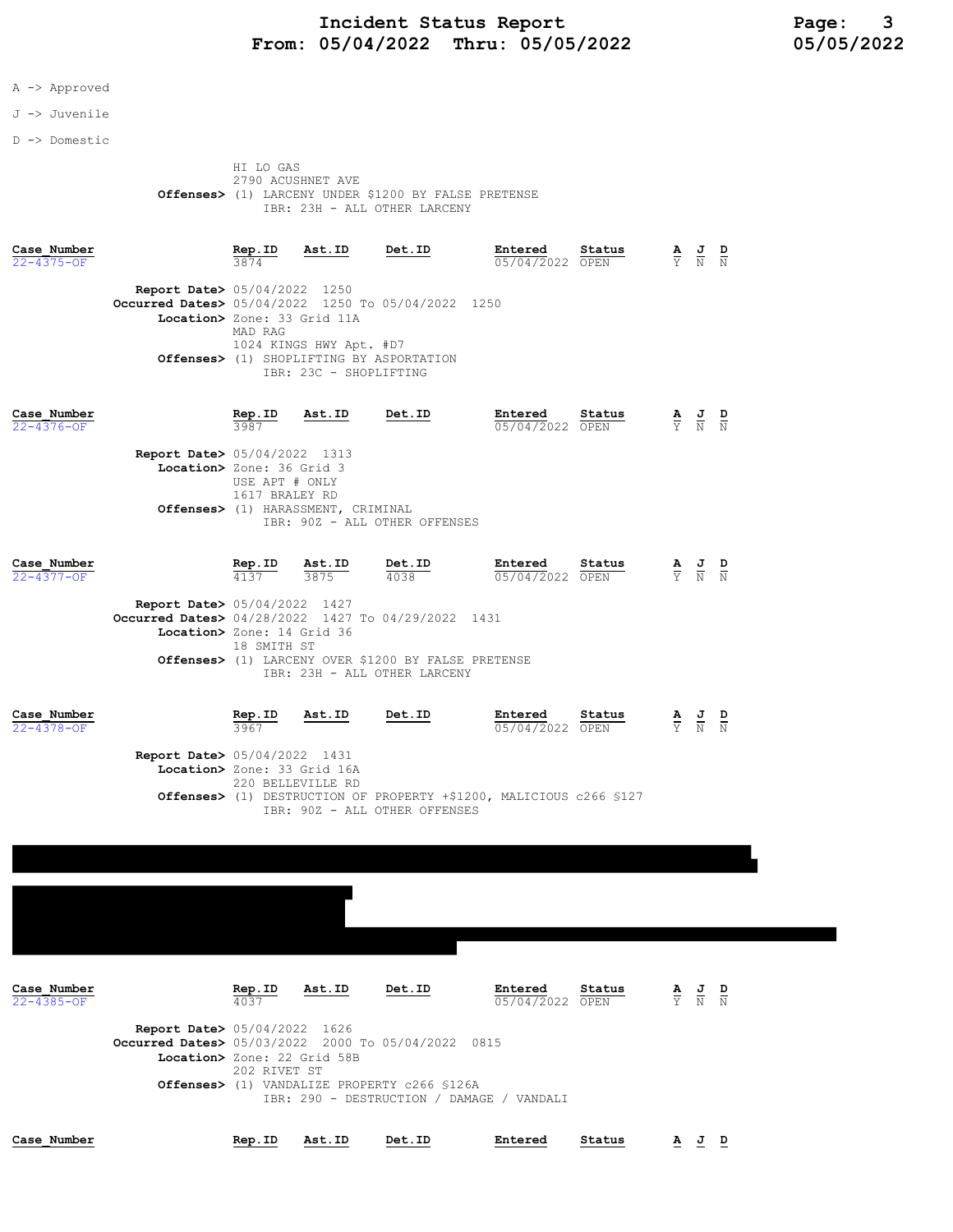|  |  | Approved |
|--|--|----------|
|--|--|----------|

## J -> Juvenile

## D -> Domestic

| 22-4387-OF                      | 3965                                                                                                                                                |                                                                                                                               | 05/04/2022 OPEN N N N |                                                                                                 |  |
|---------------------------------|-----------------------------------------------------------------------------------------------------------------------------------------------------|-------------------------------------------------------------------------------------------------------------------------------|-----------------------|-------------------------------------------------------------------------------------------------|--|
|                                 | <b>Report Date&gt; 05/04/2022 1738</b>                                                                                                              |                                                                                                                               |                       |                                                                                                 |  |
|                                 | Location> Zone: 32 Grid 19                                                                                                                          |                                                                                                                               |                       |                                                                                                 |  |
|                                 | 357 COFFIN AVE<br><b>Offenses&gt;</b> (1) NEGLIGENT OPERATION OF MOTOR VEHICLE<br>(2) LEAVE SCENE OF PROPERTY DAMAGE<br>(3) UNINSURED MOTOR VEHICLE | IBR: 99 - TRAFFIC, TOWN BY-LAW OFFENSES<br>IBR: 99 - TRAFFIC, TOWN BY-LAW OFFENSES<br>IBR: 99 - TRAFFIC, TOWN BY-LAW OFFENSES |                       |                                                                                                 |  |
| Case Number<br>$22 - 4389 - OF$ | Rep.ID Ast.ID Det.ID<br>5577                                                                                                                        | Entered Status<br>05/04/2022 OPEN                                                                                             |                       | $\frac{\mathbf{A}}{\mathbf{N}}$ $\frac{\mathbf{J}}{\mathbf{N}}$ $\frac{\mathbf{D}}{\mathbf{N}}$ |  |
|                                 | <b>Report Date&gt; 05/04/2022 1846</b>                                                                                                              |                                                                                                                               |                       |                                                                                                 |  |
|                                 | Location> Zone: 13 Grid 27D                                                                                                                         |                                                                                                                               |                       |                                                                                                 |  |
|                                 | 190 SHAWMUT AVE<br>Offenses> (1) DOG, FAIL LICENSE<br>IBR: 90Z - ALL OTHER OFFENSES                                                                 |                                                                                                                               |                       |                                                                                                 |  |

|                                                                                                                            |                |                                          | TBR: 90Z - ALL OTHER OFFENSES                                             |                            |        |  |                                                                                                 |  |
|----------------------------------------------------------------------------------------------------------------------------|----------------|------------------------------------------|---------------------------------------------------------------------------|----------------------------|--------|--|-------------------------------------------------------------------------------------------------|--|
| Case Number<br>$22 - 4391 - OF$                                                                                            | Rep.ID<br>4081 | Ast.ID<br>4053                           | Det.ID                                                                    | Entered<br>05/04/2022 OPEN | Status |  | $\frac{\mathbf{A}}{\mathbb{N}}$ $\frac{\mathbf{J}}{\mathbb{N}}$ $\frac{\mathbf{D}}{\mathbb{N}}$ |  |
| <b>Report Date&gt; 05/04/2022 2012</b><br>Occurred Dates> 05/04/2022 2000 To 05/04/2022 2012<br>Location> Zone: 23 Grid 65 |                | RES: HEBERT MILLER<br>71 RUTH ST Apt. #3 | Offenses> (1) ASSAULT W/DANGEROUS WEAPON<br>IBR: 13A - AGGRAVATED ASSAULT |                            |        |  |                                                                                                 |  |

(2) DOG, FAIL MUZZLE/RESTRAIN

| Case Number<br>22-4395-OF |                                             | Rep.ID<br>4083         | Ast.ID | Det.ID                          | Entered | Status<br>05/05/2022 NO CRIME | $\Delta$ | 프<br>Y N N | D |
|---------------------------|---------------------------------------------|------------------------|--------|---------------------------------|---------|-------------------------------|----------|------------|---|
|                           | <b>Report Date&gt; 05/04/2022 2339</b>      |                        |        |                                 |         |                               |          |            |   |
|                           | Location> Zone: 22 Grid 61                  |                        |        |                                 |         |                               |          |            |   |
|                           |                                             | 88 JOUVETTE ST Apt. #3 |        |                                 |         |                               |          |            |   |
|                           | <b>Offenses&gt;</b> (1) Accidental Overdose |                        |        |                                 |         |                               |          |            |   |
|                           |                                             |                        |        | Event: AO - Accidental Overdose |         |                               |          |            |   |
|                           |                                             |                        |        |                                 |         |                               |          |            |   |
|                           |                                             |                        |        |                                 |         |                               |          |            |   |

| Case Number<br>$22 - 4396 - OF$ |                                                                       | Rep.ID<br>4055                                                                                                                                                                                      | Ast.ID            | Det.ID                                          | Entered<br>05/05/2022 | Status<br>OPEN |  | $\frac{\mathbf{A}}{\mathbf{Y}}$ $\frac{\mathbf{J}}{\mathbf{N}}$ $\frac{\mathbf{D}}{\mathbf{N}}$ |  |
|---------------------------------|-----------------------------------------------------------------------|-----------------------------------------------------------------------------------------------------------------------------------------------------------------------------------------------------|-------------------|-------------------------------------------------|-----------------------|----------------|--|-------------------------------------------------------------------------------------------------|--|
|                                 | <b>Report Date&gt; 05/05/2022 0000</b><br>Location> Zone: 12 Grid 47B |                                                                                                                                                                                                     | ST LUKES HOSPITAL |                                                 |                       |                |  |                                                                                                 |  |
|                                 | $Offenses$ $(1)$                                                      |                                                                                                                                                                                                     |                   |                                                 |                       |                |  |                                                                                                 |  |
|                                 |                                                                       | IBR: 520 - WEAPON LAW VIOLATIONS<br>FIREARM WITHOUT FID CARD, POSSESS<br>(2)<br>IBR: 520 - WEAPON LAW VIOLATIONS<br>AMMUNITION WITHOUT FID CARD, POSSESS<br>(3)<br>IBR: 520 - WEAPON LAW VIOLATIONS |                   |                                                 |                       |                |  |                                                                                                 |  |
| Case Number<br>$22 - 4397 - OF$ |                                                                       | Rep.ID<br>4120                                                                                                                                                                                      | Ast.ID<br>3961    | Det.ID                                          | Entered<br>05/05/2022 | Status<br>OPEN |  | $\frac{\mathbf{A}}{\mathbf{Y}}$ $\frac{\mathbf{J}}{\mathbf{N}}$ $\frac{\mathbf{D}}{\mathbf{N}}$ |  |
|                                 | <b>Report Date&gt; 05/05/2022 0343</b><br>Location> Zone: 32 Grid 19  | 344 COFFIN AVE                                                                                                                                                                                      |                   |                                                 |                       |                |  |                                                                                                 |  |
|                                 |                                                                       |                                                                                                                                                                                                     |                   | ACCLILLY 11) DIDDING MIDHITH FAA DE AD BMDIITMA |                       |                |  |                                                                                                 |  |

 Offenses> (1) FIREARM WITHIN 500 FT OF DWELLING IBR: 520 - WEAPON LAW VIOLATIONS